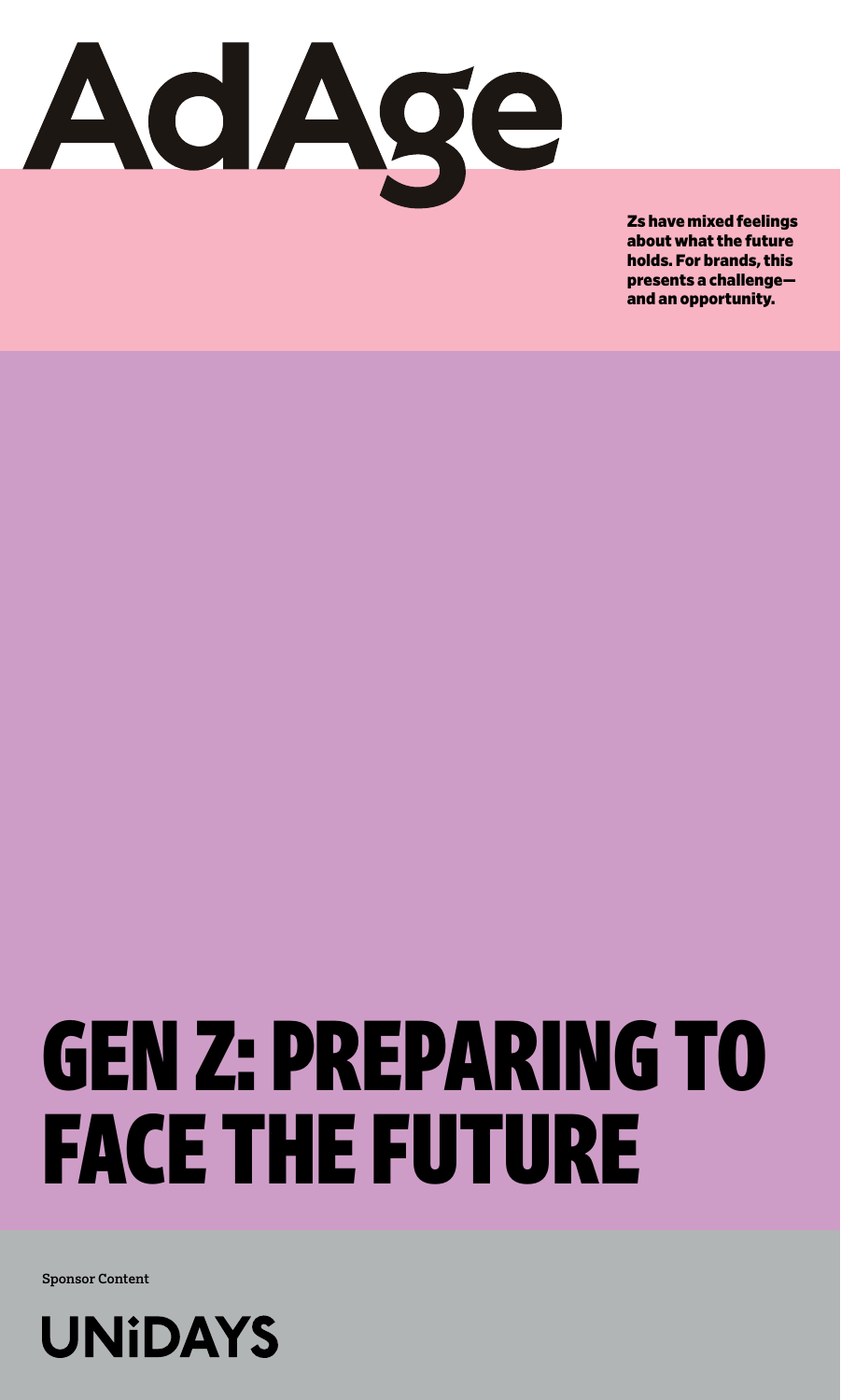## GEN Z: PREPARING TO FACE THE FUTURE

Zs have mixed feelings about what the future holds. For brands, this presents a challenge and an opportunity.



**More than** any recent generation, Gen Z faces a future complicated by complex and often contentious global issues: political turmoil, racial tensions and wide-ranging disagreements on policies from immigration to climate change. At home, they're worried about pressing personal concerns—landing a job, finding affordable housing and funding the ever-rising cost of their educations.

Student Affinity Network UNiDAYS recently conducted a survey of 16,747 college-aged Gen Zers from the U.S., U.K., Australia and New Zealand to understand this generation's outlook on the future. The survey found that the majority of college-aged Gen Zers around the world have mixed feelings on

the outlook for the future—as it affects both themselves and society at large.

For the most part, Zs are frustrated with their countries' governments and feel their voices aren't heard by leaders. As such, they're uncertain about how, if at all, their generation can make an impact on the world. On a personal level, career progression and relationships are also a concern. They don't know what to expect for their own careers and personal lives.

But it's not that they're indifferent—they most definitely are not. Rather, they are uncertain, which for smart brands presents an opportunity to empower Zs with information and resources they can act on.

**iStock**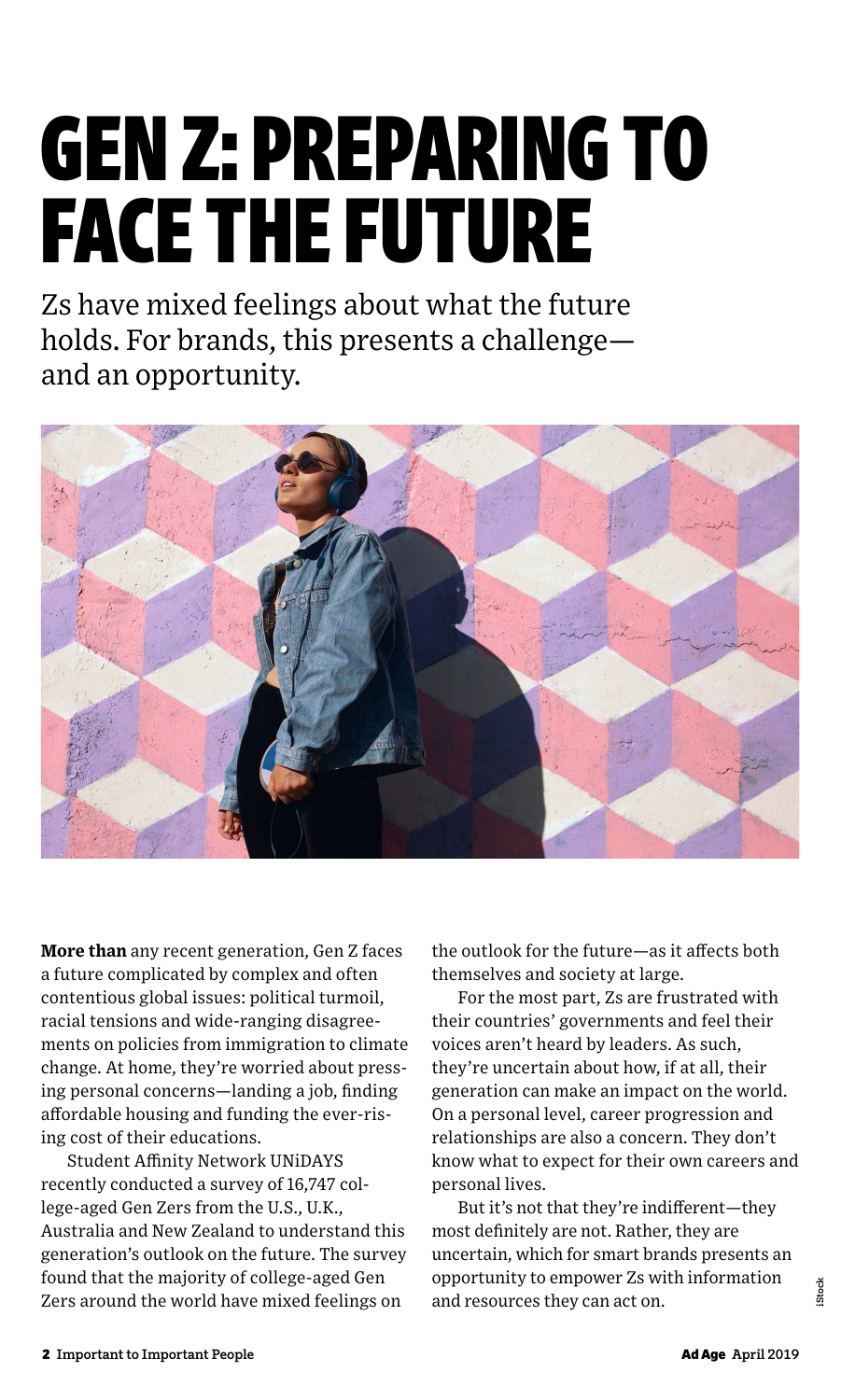## Gen Z is most concerned with healthcare, the cost of education, issues of equality and concerns about the environment.

## Gen Z's outlook on the future

When asked about their outlook on the future, Gen Z answered:

- Positive: 31%
- Negative: 12%
- Mixed: 57%

For marketers looking to connect with this generation, we'll dig into some of Gen Z's specific areas of concern about the future and what they mean for brands.

## Uncertainty: A marketer's sweet spot

If you're marketing to Gen Z, you face a challenge in appealing to a group with very mixed opinions. Eighty-five percent of this generation feel either very or somewhat empowered to shape the future, but they have differing (or even conflicting) opinions on where and how to start.

Yet Gen Z's uncertainties are actually a marketer's sweet spot. They're your opportunity to encourage decision-making and preference by establishing an authentic relationship with Zs, built entirely on trust for your brand.

By embracing Gen Z's ambivalence, brands can influence and inspire these young consumers. To maximize this opportunity, it's important to be aware of the issues that matter to this group and behave in a way that shows you're informed.

But remember: There's a fine line between demonstrating your values and pushing an agenda. While [61 percent of Gen Z](https://www.genzinsights.com/hundreds-of-useful-gen-z-stats-right-at-your-fingertips) believe brands are better positioned than governments to solve social problems, this isn't carte blanche for brands to hop on a soapbox.

In fact, Zs are split when it comes to how much goodwill brands can gain by speaking out on issues. Interestingly, 46 percent of survey respondents said, yes, brands should address political issues, while 36 percent said no, they shouldn't. When asked if they trust brands more when they take a stance on political issues, 34 percent of Zers answered yes while 40 percent said no.

While Gen Z's conscious capitalism has been well-documented, it's important to understand it in context. Zs are not telling you, "Yes! We want to know what your company thinks about immigration." Instead what they are asking is that you understand the issues that are important to them—and speak up only when you have a relevant and credible point of view. Don't take a stand just to capitalize on a trend, but because your brand values guide you there. If your activism is nothing but a marketing ploy, Zs will see right through you.

## Don't assume (you know what happens if you do)

While Millennials grew up before the days of smartphones and Snapchat, Gen Z was shaped by a more complex and economically fraught time, as many of their families were likely hit by the Great Recession. As true digital natives who haven't known a world that wasn't connected 24/7, Zs are constantly in touch with global issues and current events.

It's this persistent and global eyes-wideopen perspective that likely contributes to increased skepticism and changing attitudes compared to past generations. For example, while 72 percent of survey respondents said they plan to get married, 21 percent said they were unsure. Responses to the question, "Do you plan on having children?" were nearly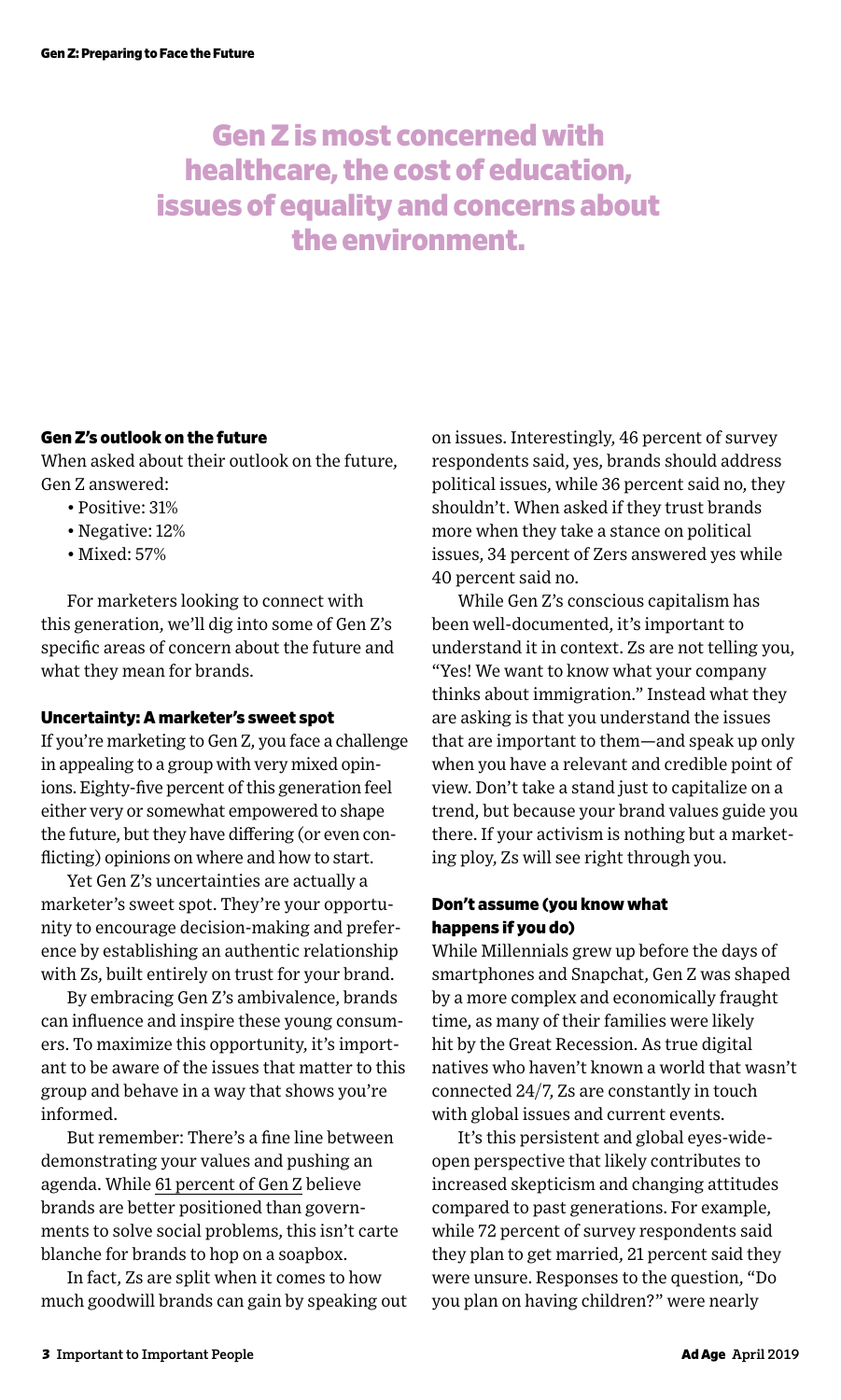identical at 70 percent affirmative and 21 percent unsure. These latter figures represent a departure from a traditional family structure.

So what matters for Gen Zers? When asked which issues were most important, healthcare ranked No. 1, with 75 percent of Gen Zs in agreement. The cost of their college education ranked a close second at 71 percent, followed by the environment and equality at 70 percent and jobs and unemployment at 65 percent.

Here are some other surprising takeaways:

- **65 percent agree with the gun laws in their respective countries.** Among the four countries surveyed, the U.S. was the only outlier, with 70 percent of those surveyed saying they want gun laws changed.
- **50 percent agree marijuana should only be legal for medicinal purposes.** At the same time, only 35 percent believe it should be legalized outright.
- **57 percent do not believe that people are treated equally in their countries.** This occurs regardless of race, creed, color or sexual orientation—presenting an opening for brands to broach the subject with Gen Z.

**Brand takeaway: No two Gen Zs are exactly alike.** The key takeaway for brands here is that beyond being different from past generations, Gen Zs are also diverse in their own right.

Zs value their individuality. As a brand, you should take care to know your audience segments and avoid the slippery slope of generalization. Just because a topic is trending, it doesn't necessarily mean that it will resonate with the segment of Gen Z you're targeting.

When you treat Gen Z as individuals rather than a group, you can avoid sounding tonedeaf as a brand. Zs need to feel they are being heard on issues that are important to them. For most brands, that means getting behind an issue without becoming overly political. When you do decide to take a stand, concentrate on topics that strike the core of your brand values. Don't stray too far from those values, or your message might fall flat and, as a result, alienate Zs instead.

## Gen Zs are hopeful but realistic

While Gen Z has worries, they also have hope. When asked if they felt responsible for fixing

### Gen Z's 10 top issues

**What issues are most important to you?**



**Source: Future Survey, answers multiselected, all respondents.**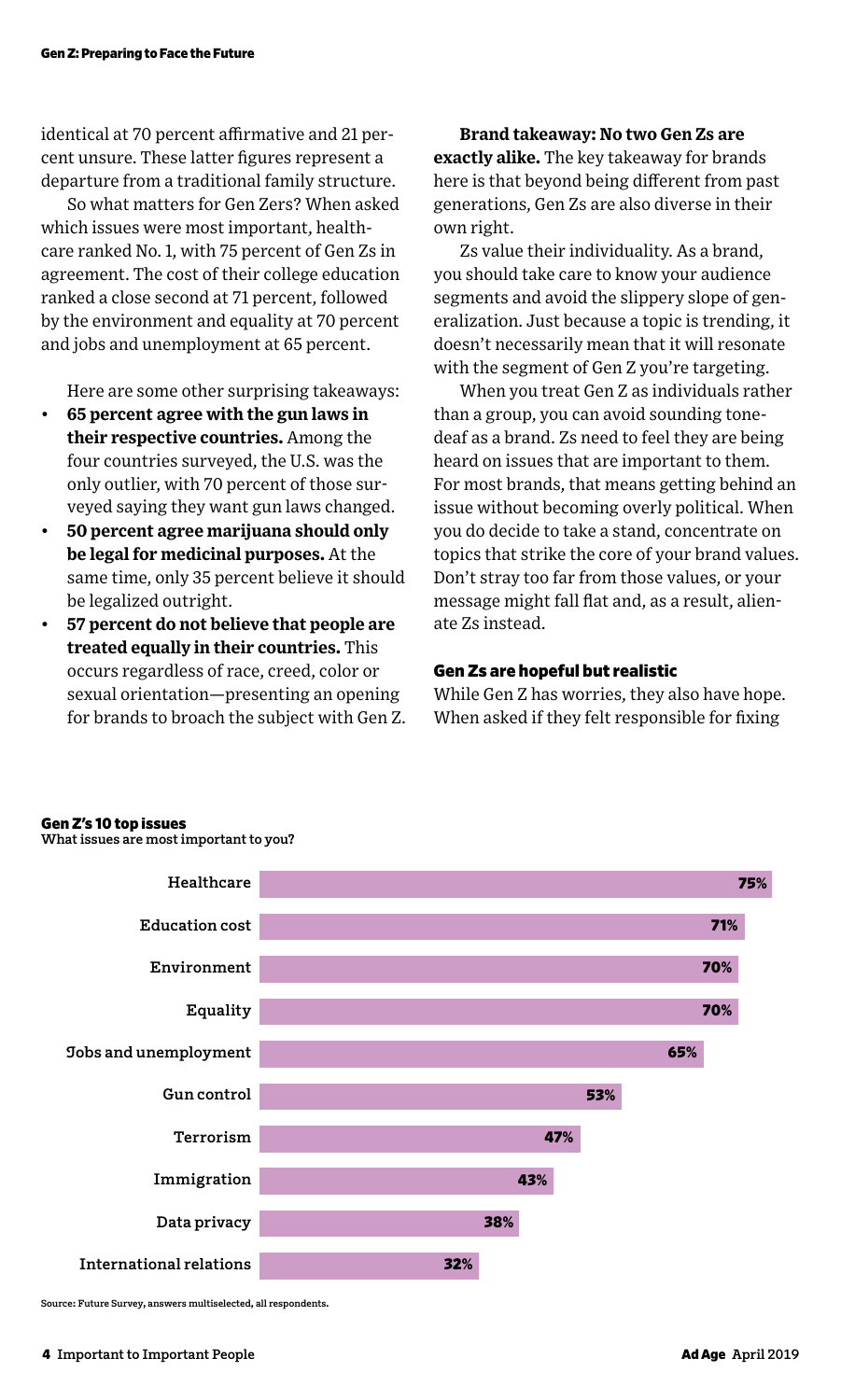mistakes made by previous generations, survey-takers had some pretty surprising responses. These included:

- "It is not my responsibility, but it is now my duty."
- "Mistakes from the past need to be acknowledged and understood so we can move toward a better today and tomorrow."

When it comes to government policy, Gen Z is keeping an eye on their respective countries' leaders. With the exception of New Zealand respondents, Gen Zers overall are unhappy with their leaders, as 54 percent say they don't trust elected officials. Overall, 58 percent believe their governments are not making progress on issues that are important to them, and 64 percent say their voices aren't being heard.

At least for now, Zs plan on showing up and expressing their opinions, with 80 percent of U.S. and U.K. respondents saying they will vote in the next election—well ahead [of Pew](http://www.pewresearch.org/fact-tank/2018/04/03/millennials-approach-baby-boomers-as-largest-generation-in-u-s-electorate/)  [Research Center data](http://www.pewresearch.org/fact-tank/2018/04/03/millennials-approach-baby-boomers-as-largest-generation-in-u-s-electorate/) showing 70 percent or lower turnout for all generations in the last U.S. presidential election.

## **Brand takeaway: Help Gen Zs help others.**

Many Gen Zs are not satisfied with the status quo. Help them feel empowered to enact change that matters. If your brand sources materials responsibly, doesn't test on animals or pays a fair wage, let Gen Zs know. Point out the impact of buying locally, and be transparent about your production process. But, most importantly, remember that Zs will expect your brand to stand behind these actions as you conduct business. In other words: Practice what you preach.

Remember that this generation is planning their future in a political and economic landscape that's uncertain. While they want change, they are unsure about whether they can achieve lasting, meaningful transformations.

To connect with Gen Z, approach them as collaborators rather than just consumers. Engage them with messaging that encourages their feedback and supports the issues important to them. For example, encourage Gen Z to submit their own sustainable product ideas or invite them to participate in your social good initiatives.

## THE GREAT UNITER: THE ENVIRONMENT

**When it comes to corporate social responsibility, one issue where Gen Z showed consensus was the environment. When asked if they would be more likely to buy a product if it were environmentally friendly, 82 percent said yes. For brands, this is one relatively safe (and welcome) place to take a stand.** 



**Specific environmental issues are a major concern for Gen Z and an area in** 

**Source: Future Survey, answers multiselected, all respondents.**

Top five environmental issues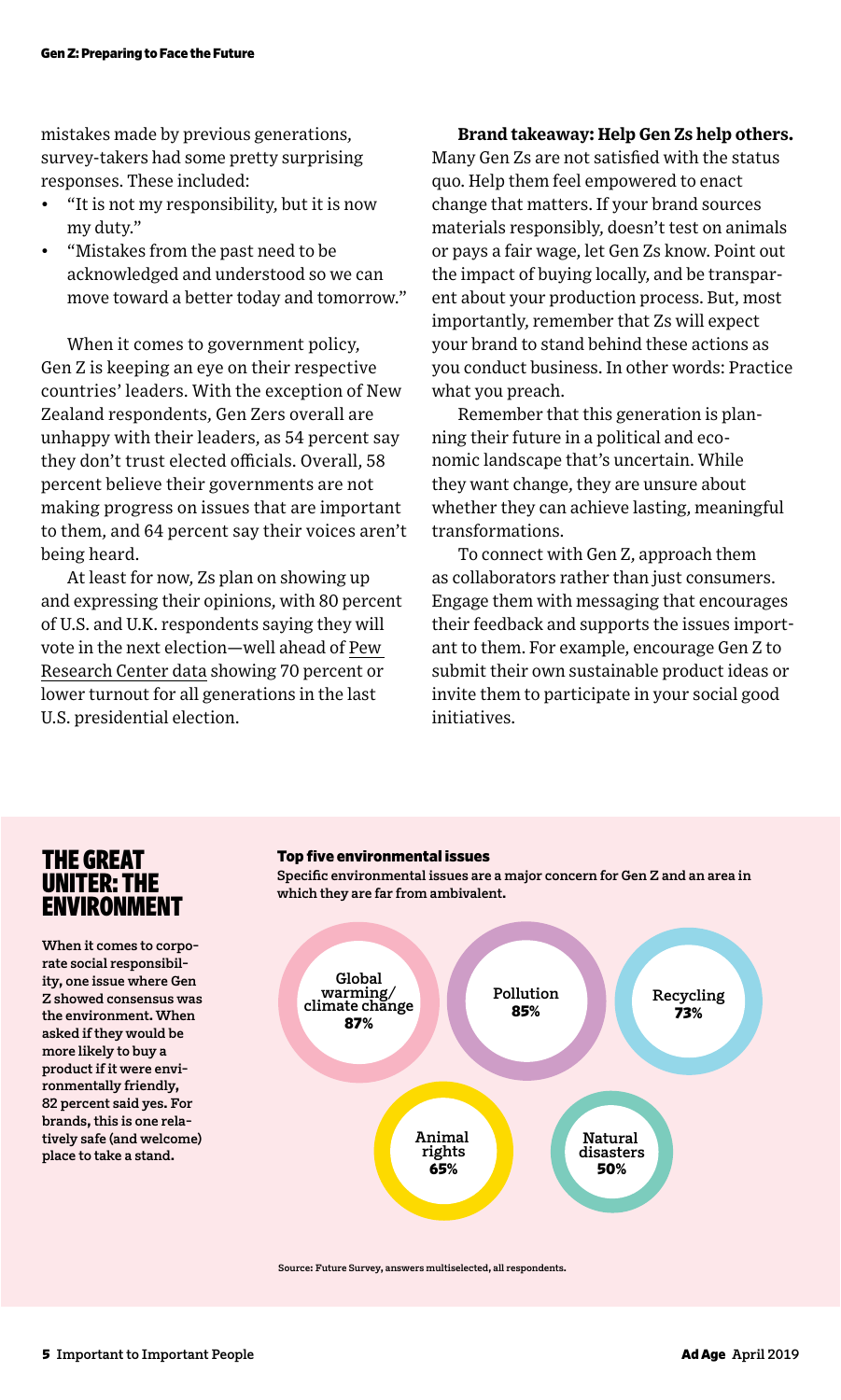## How do you rate your government on a scale of 1 (worst) to 10 (best)?

 $7 \rightarrow$  New Zealand  $4 \rightarrow$  U.K.  $5 \rightarrow$  Australia  $3 \rightarrow$  U.S.

When your brand's actions show a true understanding of Gen Z—one that goes deeper than your marketing messages—you'll succeed in tapping into their social consciousness.

## Be the brand Gen Z wants to work for

Although Gen Zs feel ambivalent about the future, when it comes to life immediately after college graduation, they are most definitely worried: 70 percent say they're concerned about getting a job, and 85 percent are afraid they won't find affordable housing.

Yet, while Gen Zers aim for financial success via employment, [77 would prefer to work](http://www.genzinsights.com/how-to-make-good-with-gen-z-by-doing-good)  [for a company](http://www.genzinsights.com/how-to-make-good-with-gen-z-by-doing-good) that doesn't just offer a good salary, but also shares their political views.

Whether as employees or as customers, Zs seek brands that reflect their own points of view. The way you position your brand on social issues will shape your company's future—for better or worse.

Remember, you're not just building relationships with Gen Z consumers. You're also connecting with people who might work for your company one day soon—if they believe you're aligned with their values. Crafting the right message—one that empowers and engages Gen Z while staying true to your brand—will help you attract passionate talent and build a loyal consumer base.

**Brand takeaway: Be authentic.** If you're an outdoor apparel company, suddenly taking a stand on immigration would be weird. And questionable. If, instead, your company donated a percentage of your sales to keeping rivers or oceans clean, that wouldn't just make sense, it would also be believable.

When brands' actions align with their core values, Gen Z will listen. More than previous generations, they want to work with (and give their money to) companies that make a difference in areas they care about.

They might worry about finding a job, but where they get that job is just as important. This underscores the importance of communicating with them in meaningful ways and offering them substance rather than sales come-ons. Companies that make an effort to build that relationship as this generation comes of age will enjoy their loyalty for years to come.

## Building the future with Gen Z: What brands can do

The issues Gen Zs face are real and complex. Instead of sugar-coating them or offering a patronizing solution (both approaches that will backfire with Gen Z), brands should treat Zs with the respect they deserve.

- Acknowledge the issues at hand. Recognize what motivates them—and what worries them.
- Encourage dialogue and participation. Empower Gen Z through messaging that respects and responds to their individuality, not shoehorning them into a single group with homogenized views.
- Be clear on your purpose, but don't push an agenda. Demonstrate the beliefs that are important to your company and operate by them without ulterior motives.

By acknowledging Gen Zers' mixed points of view and giving them the tools and information they seek, you can inspire Gen Z to connect with your brand and take action.

Or, as one respondent wrote: "At some point someone's got to step up and be the change. Just because someone else dirtied the dish doesn't mean you can't wash it."